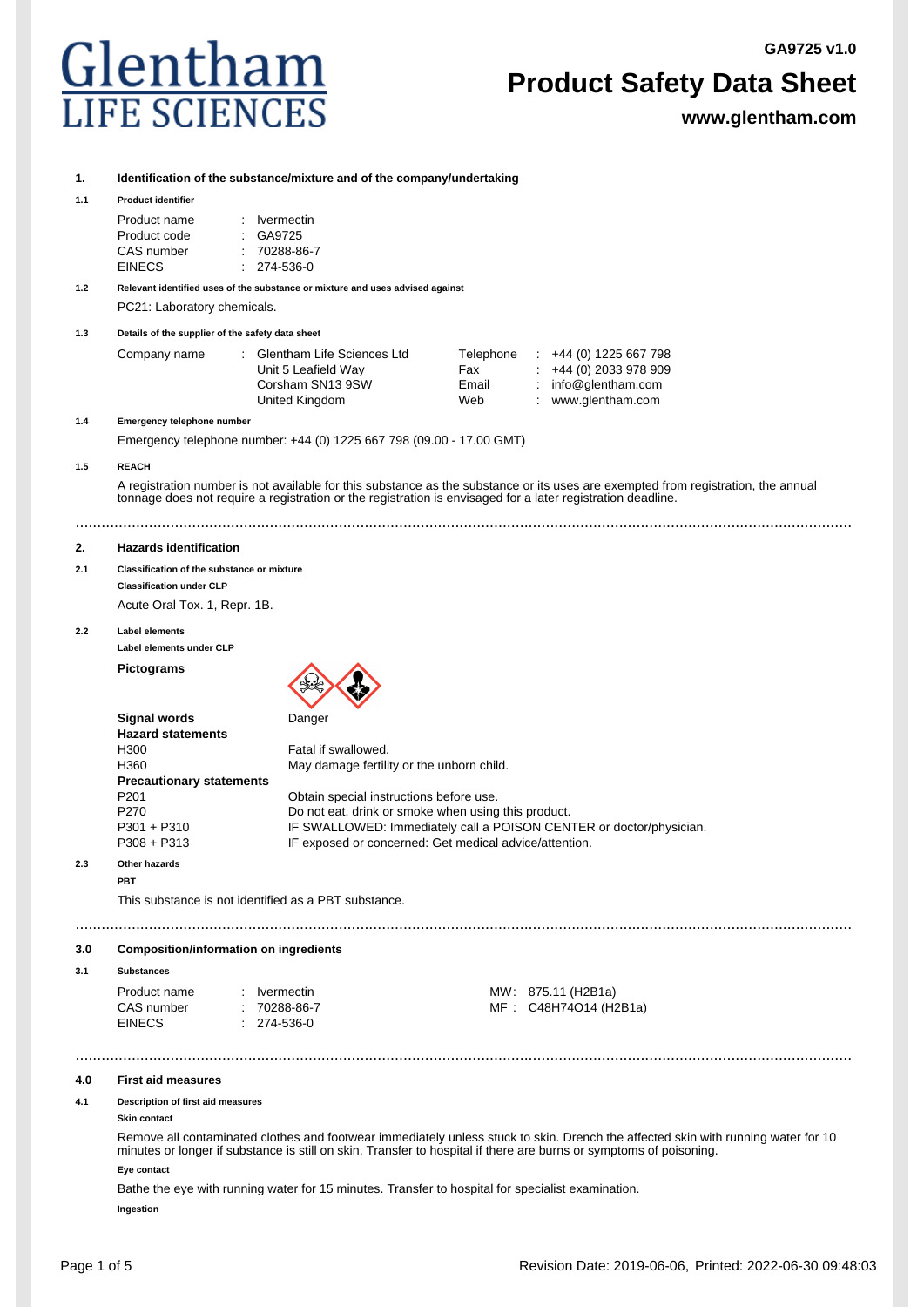# Glentham **IFE SCIENC**

# **Product Safety Data Sheet**

### **www.glentham.com**

Wash out mouth with water. Do not induce vomiting. If conscious, give half a litre of water to drink immediately. If unconscious, check for breathing and apply artificial respiration if necessary. If unconscious and breathing is OK, place in the recovery position. Transfer to hospital as soon as possible.

#### **Inhalation**

Remove casualty from exposure ensuring one's own safety whilst doing so. If conscious, ensure the casualty sits or lies down. If unconscious and breathing is OK, place in the recovery position. If unconscious, check for breathing and apply artificial respiration if necessary. If breathing becomes bubbly, have the casualty sit and provide oxygen if available. Transfer to hospital as soon as possible.

#### **4.2 Most important symptoms and effects, both acute and delayed**

#### **Skin contact**

There may be redness or whiteness of the skin in the area of exposure. Irritation or pain may occur at the site of contact. Absorption through the skin may be fatal.

#### **Eye contact**

There may be severe pain. The eyes may water profusely.

#### **Ingestion**

There may be soreness and redness of the mouth and throat. There may be vomiting. Convulsions may occur. There may be loss of consciousness.

#### **Inhalation**

There may be shortness of breath with a burning sensation in the throat. There may be loss of consciousness. Convulsions may occur. Absorption through the lungs can occur causing symptoms similar to those of ingestion.

#### **Delayed / immediate effects**

Immediate effects can be expected after short-term exposure.

**4.3 Indication of any immediate medical attention and special treatment needed**

#### **Immediate / special treatment**

Show this safety data sheet to the doctor in attendance. Immediate medical attention is required.

....................................................................................................................................................................................

#### **5.0 Fire-fighting measures**

#### **5.1 Extinguishing media**

Use water spray to cool containers. Suitable extinguishing media for the surrounding fire should be used.

#### **5.2 Special hazards arising from the substance or mixture**

**Exposure hazards**

Toxic. In combustion emits toxic fumes.

#### **5.3 Advice for fire-fighters**

Wear self-contained breathing apparatus. Wear protective clothing to prevent contact with skin and eyes.

### **6.0 Accidental release measures**

#### **6.1 Personal precautions, protective equipment and emergency procedures**

**Personal precautions**

Notify the police and fire brigade immediately. If outside do not approach from downwind. If outside keep bystanders upwind and away from danger point. Mark out the contaminated area with signs and prevent access to unauthorised personnel. Do not attempt to take action without suitable protective clothing - see section 8 of SDS. Do not create dust. Evacuate the area immediately.

....................................................................................................................................................................................

#### **6.2 Environmental precautions**

Do not discharge into drains or rivers. Alert the neighbourhood to the presence of fumes or gas.

....................................................................................................................................................................................

#### **6.3 Methods and material for containment and cleaning up**

**Clean-up procedures**

Transfer to a closable, labelled salvage container for disposal by an appropriate method. Clean-up should be dealt with only by qualified personnel familiar with the specific substance.

#### **6.3 Reference to other sections**

Refer to section 8 of SDS.

## **7.0 Handling and storage**

#### **7.1 Precautions for safe handling**

### **Handling requirements**

Ensure there is exhaust ventilation of the area. Avoid the formation or spread of dust in the air. Avoid direct contact with the substance.

### **7.2 Conditions for safe storage, including any incompatibilities**

**Storage conditions**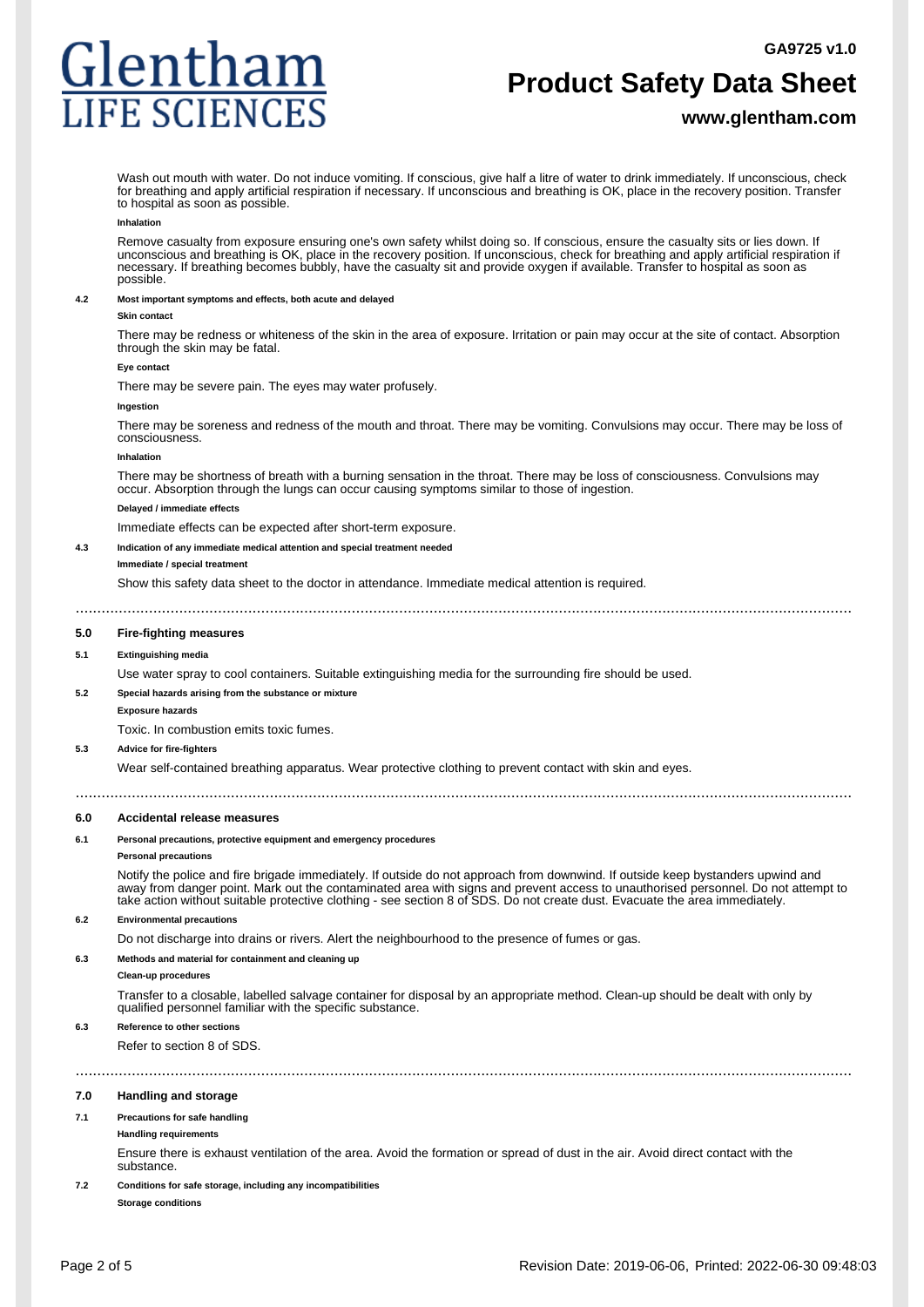

# **Product Safety Data Sheet**

**www.glentham.com**

|      | Store in cool, well ventilated area. Keep container tightly closed. Avoid contact with water or humidity.                                                            |  |  |  |  |
|------|----------------------------------------------------------------------------------------------------------------------------------------------------------------------|--|--|--|--|
| 7.3  | Specific end use(s)                                                                                                                                                  |  |  |  |  |
|      | No data available.                                                                                                                                                   |  |  |  |  |
|      |                                                                                                                                                                      |  |  |  |  |
|      |                                                                                                                                                                      |  |  |  |  |
| 8.0  | <b>Exposure controls/personal protection</b>                                                                                                                         |  |  |  |  |
| 8.1  | <b>Control parameters</b>                                                                                                                                            |  |  |  |  |
|      | Workplace exposure limits                                                                                                                                            |  |  |  |  |
| 8.2  | <b>Exposure controls</b>                                                                                                                                             |  |  |  |  |
|      | <b>Engineering measures</b>                                                                                                                                          |  |  |  |  |
|      | Ensure there is exhaust ventilation of the area.                                                                                                                     |  |  |  |  |
|      | <b>Respiratory protection</b>                                                                                                                                        |  |  |  |  |
|      | Respiratory protective device with particle filter. Particle filter class P1 (EN143). Self- contained breathing apparatus must be<br>available in case of emergency. |  |  |  |  |
|      | <b>Hand protection</b>                                                                                                                                               |  |  |  |  |
|      | Protective gloves.                                                                                                                                                   |  |  |  |  |
|      | Eye protection                                                                                                                                                       |  |  |  |  |
|      | Safety glasses with side-shields. Ensure eye bath is to hand.                                                                                                        |  |  |  |  |
|      | <b>Skin protection</b>                                                                                                                                               |  |  |  |  |
|      | Protective clothing.                                                                                                                                                 |  |  |  |  |
|      |                                                                                                                                                                      |  |  |  |  |
|      |                                                                                                                                                                      |  |  |  |  |
| 9.0  | Physical and chemical properties                                                                                                                                     |  |  |  |  |
| 9.1  | Information on basic physical and chemical properties                                                                                                                |  |  |  |  |
|      | Physical Form:<br>Crystalline powder                                                                                                                                 |  |  |  |  |
|      | Colour:<br>White                                                                                                                                                     |  |  |  |  |
| 9.2  | Other information                                                                                                                                                    |  |  |  |  |
|      | Not applicable.                                                                                                                                                      |  |  |  |  |
|      |                                                                                                                                                                      |  |  |  |  |
|      |                                                                                                                                                                      |  |  |  |  |
|      |                                                                                                                                                                      |  |  |  |  |
| 10.0 | <b>Stability and reactivity</b>                                                                                                                                      |  |  |  |  |
| 10.1 | Reactivity                                                                                                                                                           |  |  |  |  |
|      | Stable under recommended transport or storage conditions.                                                                                                            |  |  |  |  |
| 10.2 | <b>Chemical stability</b>                                                                                                                                            |  |  |  |  |
|      | Stable under normal conditions.                                                                                                                                      |  |  |  |  |
| 10.3 | Possibility of hazardous reactions                                                                                                                                   |  |  |  |  |
|      | <b>Hazardous reactions</b>                                                                                                                                           |  |  |  |  |
|      | Hazardous reactions will not occur under normal transport or storage conditions. Decomposition may occur on exposure to conditions                                   |  |  |  |  |
|      | or materials listed below.                                                                                                                                           |  |  |  |  |
| 10.4 | <b>Conditions to avoid</b>                                                                                                                                           |  |  |  |  |
|      | Heat. Hot surfaces. Flames.                                                                                                                                          |  |  |  |  |
| 10.5 | Incompatible materials<br><b>Materials to avoid</b>                                                                                                                  |  |  |  |  |
|      |                                                                                                                                                                      |  |  |  |  |
|      | Strong acids. Strong oxidising agents.                                                                                                                               |  |  |  |  |
|      |                                                                                                                                                                      |  |  |  |  |
| 11.0 | <b>Toxicological information</b>                                                                                                                                     |  |  |  |  |
| 11.1 | Information on toxicological effects                                                                                                                                 |  |  |  |  |
|      | <b>Toxicity values</b>                                                                                                                                               |  |  |  |  |
|      | Not applicable.                                                                                                                                                      |  |  |  |  |
| 11.2 | Information on toxicological effects                                                                                                                                 |  |  |  |  |
|      | Skin contact                                                                                                                                                         |  |  |  |  |
|      | There may be redness or whiteness of the skin in the area of exposure. Irritation or pain may occur at the site of contact. Absorption                               |  |  |  |  |
|      | through the skin may be fatal.                                                                                                                                       |  |  |  |  |
|      | Eye contact<br>There may be severe pain. The eyes may water profusely.                                                                                               |  |  |  |  |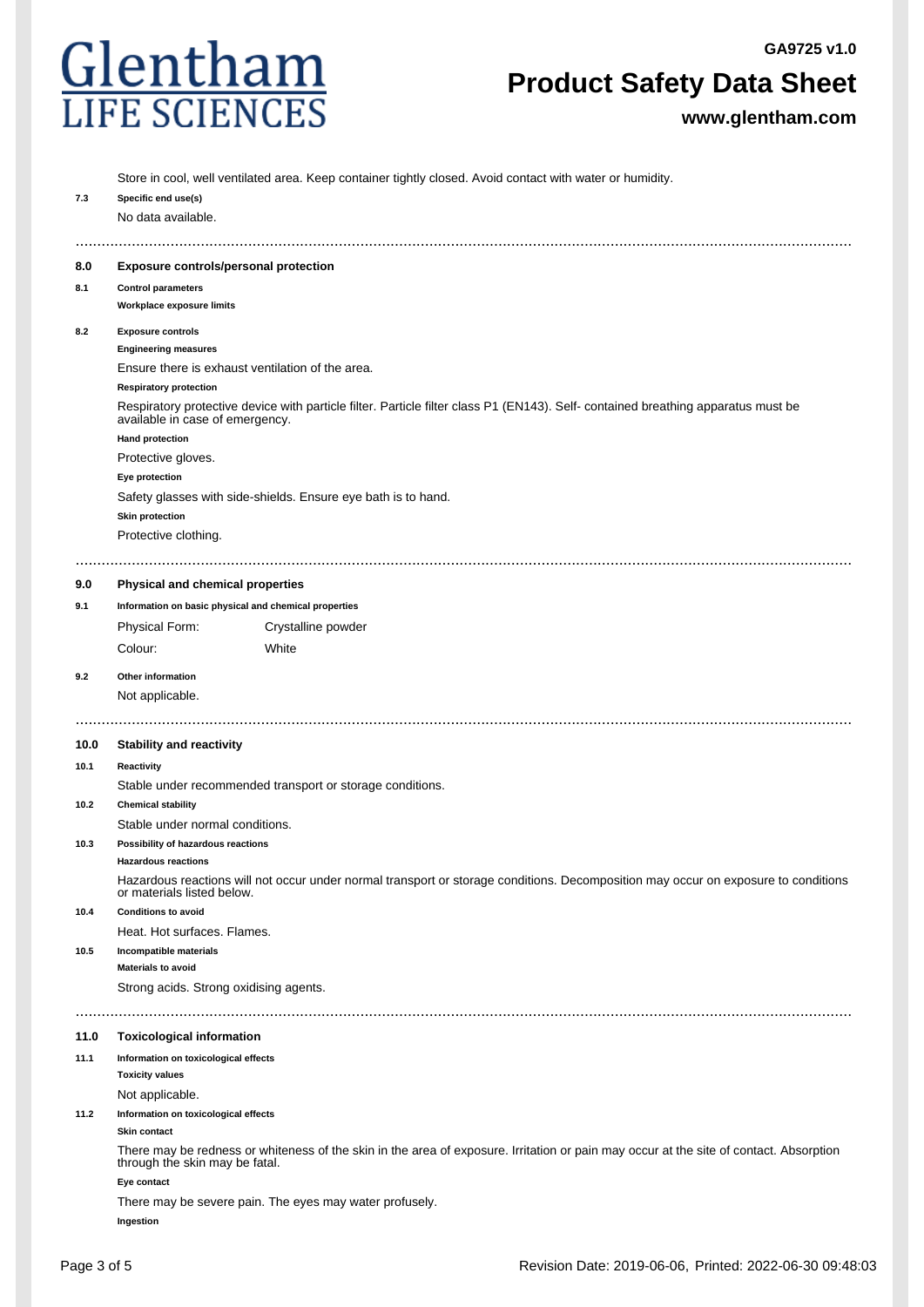

# **Product Safety Data Sheet**

**www.glentham.com**

|      | There may be soreness and redness of the mouth and throat. There may be vomiting. Convulsions may occur. There may be loss of<br>consciousness.                                                                               |
|------|-------------------------------------------------------------------------------------------------------------------------------------------------------------------------------------------------------------------------------|
|      | Inhalation                                                                                                                                                                                                                    |
|      | There may be shortness of breath with a burning sensation in the throat. There may be loss of consciousness. Convulsions may<br>occur. Absorption through the lungs can occur causing symptoms similar to those of ingestion. |
|      | Delayed / immediate effects                                                                                                                                                                                                   |
|      | Immediate effects can be expected after short-term exposure.                                                                                                                                                                  |
|      | Other information                                                                                                                                                                                                             |
|      |                                                                                                                                                                                                                               |
| 12.0 | <b>Ecological information</b>                                                                                                                                                                                                 |
| 12.1 | <b>Toxicity</b>                                                                                                                                                                                                               |
|      | Not applicable.                                                                                                                                                                                                               |
| 12.2 | Persistence and degradability                                                                                                                                                                                                 |
|      | Biodegradable.                                                                                                                                                                                                                |
| 12.3 | <b>Bioaccumulative potential</b>                                                                                                                                                                                              |
|      | No bioaccumulation potential.                                                                                                                                                                                                 |
| 12.4 | <b>Mobility in soil</b>                                                                                                                                                                                                       |
|      | Readily absorbed into soil.                                                                                                                                                                                                   |
| 12.5 | Results of PBT and vPvB assessment                                                                                                                                                                                            |
|      | This substance is not identified as a PBT substance.                                                                                                                                                                          |
| 12.6 | Other adverse effects                                                                                                                                                                                                         |
|      | Negligible ecotoxicity.                                                                                                                                                                                                       |
|      |                                                                                                                                                                                                                               |
| 13.0 | <b>Disposal considerations</b>                                                                                                                                                                                                |
| 13.1 | Waste treatment methods                                                                                                                                                                                                       |
|      | <b>Disposal operations</b>                                                                                                                                                                                                    |
|      | Transfer to a suitable container and arrange for collection by specialised disposal company.                                                                                                                                  |
|      | <b>NB</b>                                                                                                                                                                                                                     |
|      | The user's attention is drawn to the possible existence of regional or national regulations regarding disposal.                                                                                                               |
|      |                                                                                                                                                                                                                               |
| 14.0 | <b>Transport information</b>                                                                                                                                                                                                  |
| 14.1 | <b>UN number</b>                                                                                                                                                                                                              |
|      | <b>UN2811</b>                                                                                                                                                                                                                 |
| 14.2 | UN proper shipping name                                                                                                                                                                                                       |
|      | Toxic solid, organic, n.o.s. (Ivermectin)                                                                                                                                                                                     |
| 14.3 | Transport hazard class(es)                                                                                                                                                                                                    |
|      | 6.1                                                                                                                                                                                                                           |
| 14.4 | Packing group                                                                                                                                                                                                                 |
|      | Ш                                                                                                                                                                                                                             |
| 14.5 | <b>Environmental hazards</b>                                                                                                                                                                                                  |
|      | N/A                                                                                                                                                                                                                           |
| 14.6 | Special precautions for user                                                                                                                                                                                                  |
|      | No special precautions.                                                                                                                                                                                                       |
|      |                                                                                                                                                                                                                               |
| 15.0 | <b>Regulatory information</b>                                                                                                                                                                                                 |
|      | Safety, health and environmental regulations/legislation specific for the substance or mixture                                                                                                                                |
|      | Not applicable.                                                                                                                                                                                                               |
|      | <b>Chemical Safety Assessment</b>                                                                                                                                                                                             |
|      | A chemical safety assessment has not been carried out for the substance or the mixture by the supplier.                                                                                                                       |
|      |                                                                                                                                                                                                                               |
|      |                                                                                                                                                                                                                               |
| 16.0 | Other information                                                                                                                                                                                                             |
|      | Other information                                                                                                                                                                                                             |